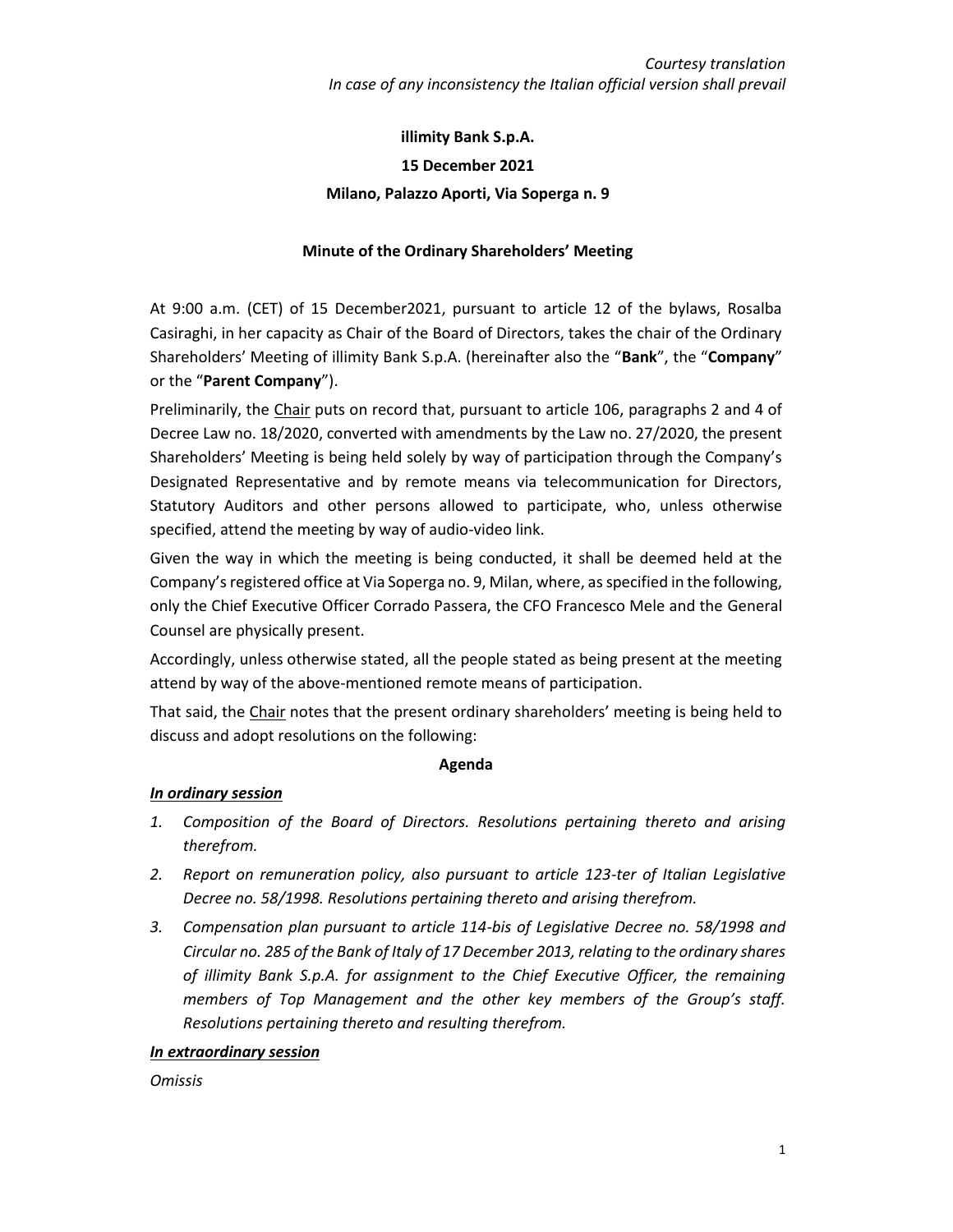and she appoints the notary Andrea De Costa, participating by remote link, as minuting Secretary.

The Chair proceeds with the ritual communications:

- $-$  the Company has not received any requests for additional items to be included on the agenda pursuant to article 126-*bis* of Legislative Decree no. 58/1998 as amended (the Consolidated Law on Finance, hereinafter also the "**TUF**");
- $-$  as stated in the press releases of 11 and 26 November 2021, the Company has received a request for the individual presentation of proposed resolutions on the items on the agenda for the purpose of exercising the right pursuant to article 126-*bis*, paragraph 1, penultimate sentence, of the TUF;
- $-$  in addition to the Chair of the Board of Directors, the following participate at the meeting by way of audio-video link:
	- ‒ on behalf of the Board of Directors, Patrizia Canziani and Marcello Valenti;
	- ‒ on behalf of the Board of Statutory Auditors, Ernesto Riva (Chair of the Board of Statutory Auditors), Stefano Caringi and Nadia Fontana;
- ‒ is physically attending the meeting at the Bank's registered office the Chief Executive Officer Corrado Passera;
- ‒ also present in person at the Bank's registered office, as stated, the CFO Francesco Mele and the Secretary to the Board of Directors and General Counsel Giovanni Lombardi as well as Paola Benevento and Francesca Livoti, while, the following participate at the meeting by way of audio-video link, the Head of Direct Banking Carlo Panella, the Head of IR & Strategic Planning Silvia Benzi and the Head of HR & Organization Marco Russomando;
- ‒ the directors Massimo Brambilla, Elena Ciallié, Paola Galbiati and Giovanni Majnoni d'Intignano had justified their absence;
- ‒ with the agreement of the Chair, employees of the illimity Bank S.p.A. Group (hereinafter also the "**Group**", the "**illimity Group**" or the "**Banking Group**") attend the Shareholders' Meeting by the above-mentioned remote means of participation in order to assist with the proceedings;
- the notice of call for the Shareholders' Meeting was published on 11 November 2021 on the Company's website [www.illimity.com](http://www.illimity.com/) and an abstract of such was published in the daily newspaper "Il Sole 24 Ore" on 13 November 2021;
- ‒ the Shareholders' Meeting is being held in single call;
- $-$  the Company's share capital amounts to EUR 55,686,623.00, of which EUR 52,619,881.24 subscribed and paid, consisting of 79,300,100 ordinary shares and 1,440,000 special shares both with no par value and registered in dematerialized form in the centralised system managed by Monte Titoli S.p.A. pursuant to Legislative Decree no. 218/98;
- ‒ at the date of this meeting the Company holds 98,505 treasury shares, equal to 0.12% of voting share capital, whose voting rights are suspended pursuant to article 2357-*ter* of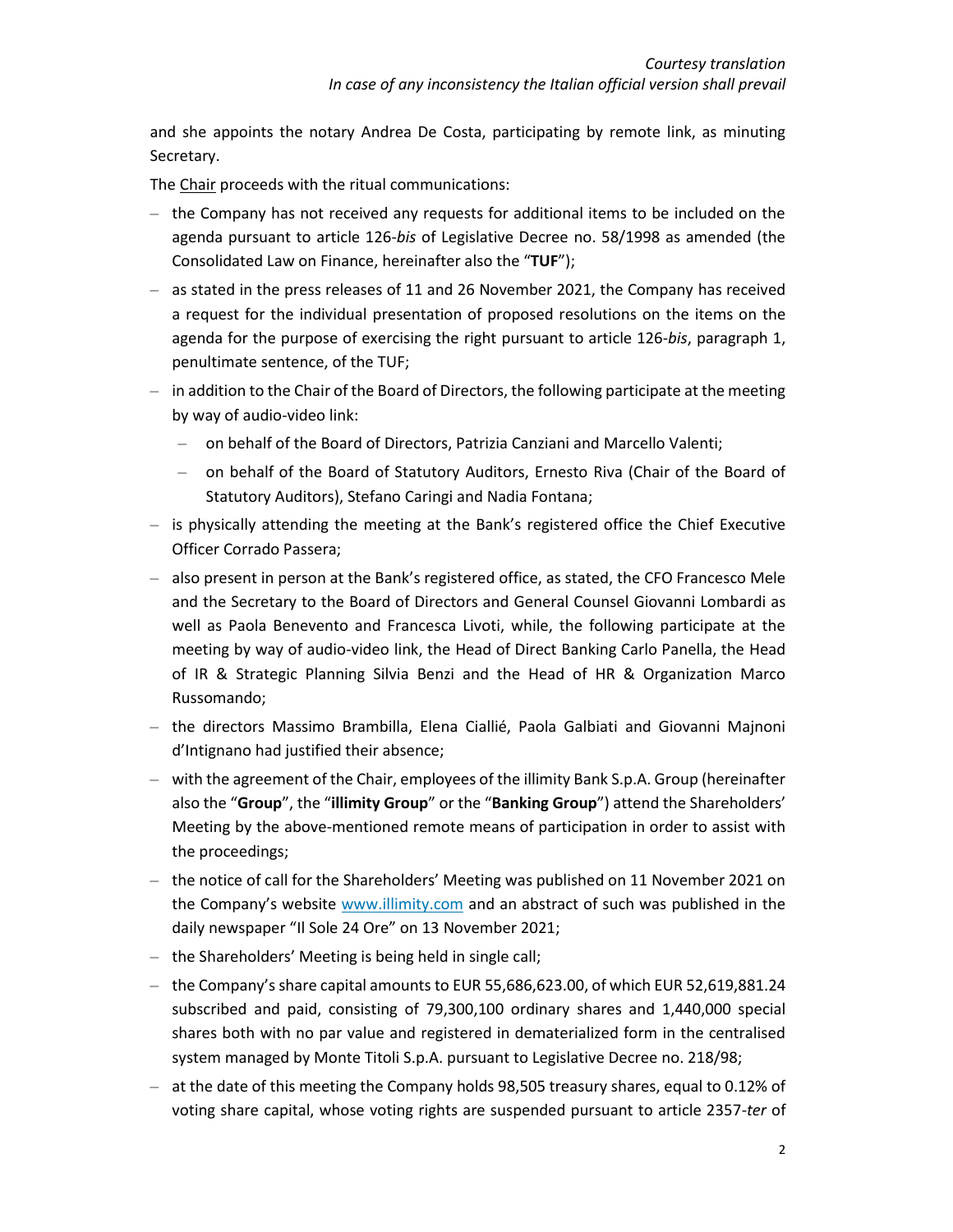the Italian Civil Code;

‒ with regard to significant holdings pursuant to article 120 of the TUF, according to the shareholders' register as supplemented by the communications received pursuant to said provision of the TUF and the other information available to the Company, the following provides details as to the interests of shareholders that directly or indirectly hold voting shares exceeding the significance threshold identified for the Company as "SME" pursuant to article 1, paragraph 1w-*quater*.1), of the TUF:

|                                                                                    | No. of<br>ordinary<br>shares | % of voting<br>capital |
|------------------------------------------------------------------------------------|------------------------------|------------------------|
| Maurizio Sella S.A.p.A. (through Banca Sella Holding S.p.A.<br>and Fabrick S.p.A.) | 7,930,602                    | 10.00%                 |
| LR Trust (through FIDIM S.r.l.)                                                    | 6,440,000                    | 8.12%                  |
| FermION Investment Group Limited                                                   | 5,753,566                    | 7.26%                  |
| Tensile Capital Management LLC (through Tensile-Metis<br>Holdings S.a.r.l.)        | 5,556,608                    | 7.01%                  |
| Atlas Merchant Capital LLC (through AMC Metis S.a.r.l.)                            | 5,203,273                    | 6.56%                  |

- $-$  with regard to the ownership structures, as of today's date, as published on the Company's website, there exists an agreement stipulated between AMC Metis S.à r.l., Metis S.p.A. and Corrado Passera dated 18 March 2019, having as object, directly and indirectly, shares of Tetis S.p.A. (a company almost entirely held by Metis S.p.A., which is in turn held as to 90% by Corrado Passera and which holds ordinary and special shares of the Company) and ordinary shares of the Company, containing provisions assimilating a shareholders' agreement. In particular, this agreement, which governs the right of AMC Metis S.à r.l. to assign ordinary shares of illimity held by Tetis on the occurrence of certain specific conditions, requires, among other things, that Corrado Passera and Metis S.p.A. should do everything in their power to ensure that the Shareholders' Meeting of illimity shall appoint, depending on the composition of the Company's board, one or two of the directors without designating powers of AMC Metis S.à.r.l.;
- $-$  pursuant to article 11 of the bylaws, the office in charge of shareholders' meetings, as authorised by the Chair, has verified compliance of the proxies through Computershare S.p.A. (through Mr. Claudio Cattaneo), in accordance with article 2372 of the Italian Civil Code and other applicable provisions of laws and regulations;
- $-$  as stated in the notice of call and as noted above, the Company has appointed Computershare S.p.A. as Designated Representative in charge of assigning proxies/subproxies and the relative voting instructions pursuant to article 135-*undecies* of the TUF, and has made the forms available for assigning proxies/sub-proxies at the Company's registered office, in accordance with the details specified in the notice of call, and on its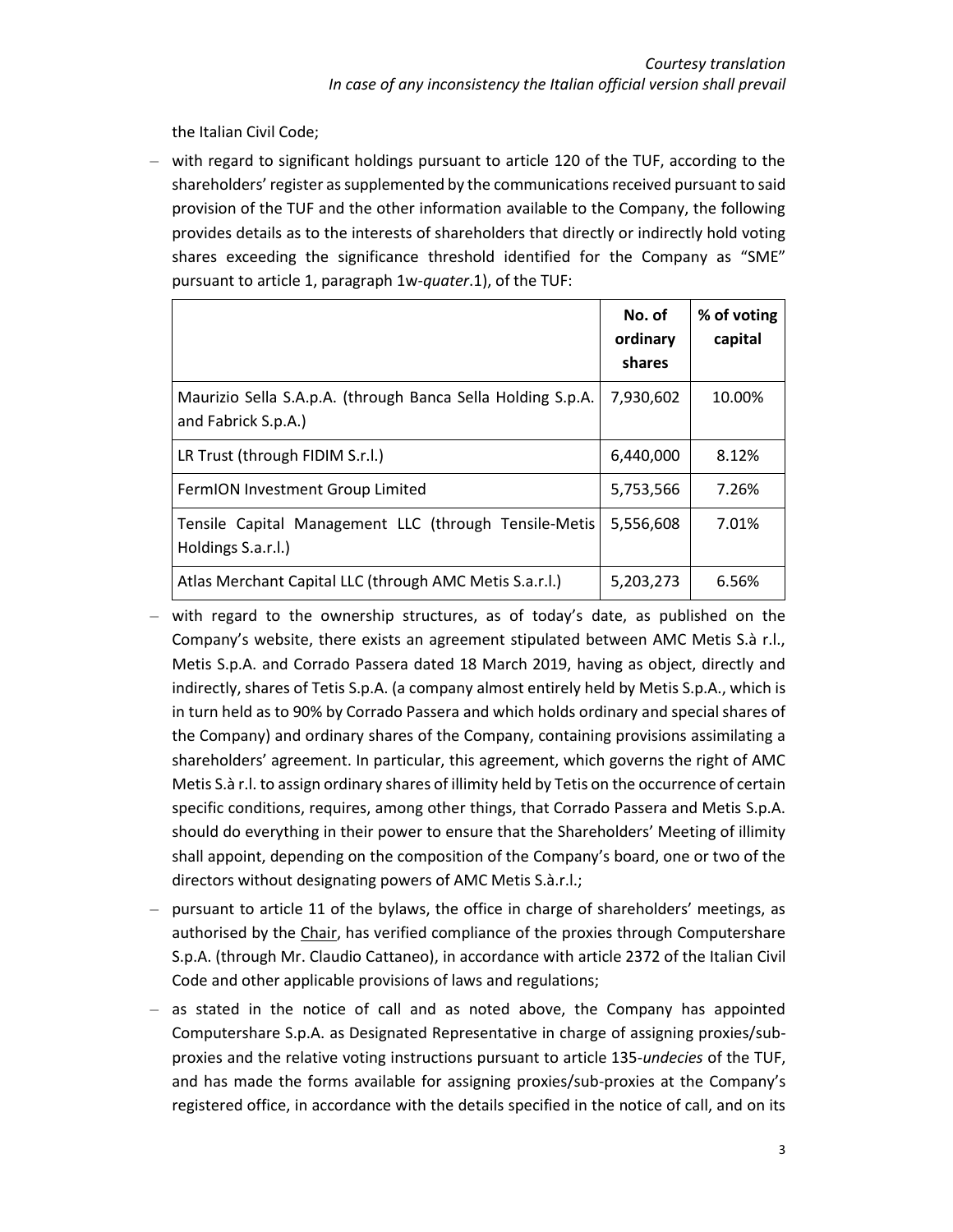website. It is further recalled that, as stated in the notice of call, by express provision of article 106, paragraph 4, of Decree Law no. 18/2020, as extended by Decree Law no. 105/2021 of 23 July 2021, converted with modifications from Law n. 126/2021, proxies/sub-proxies may also be assigned to the Designated Representative pursuant to article 135-*novies* of the TUF in derogation from article 135-*undecies*, paragraph 4, of the TUF. Computershare S.p.A., represented, as already said, by Claudio Cattaneo, attending the meeting by remote link, is present with no. 156 proxies on all the items on the agenda, corresponding to no. 52,024,939 ordinary shares representing approximately 65.605137% of voting share capital;

- on the assignment of proxies/sub-proxies, the entitled Shareholders stated that there are no grounds of incompatibility or suspension of voting rights, also pursuant to current and applicable legislation including supervisory regulations;
- the names of persons attending by proxy, with the indication of the shares represented, including the names of parties delegating in the capacity as secured creditors and usufructuaries, are available to those attending and will be attached to the minutes of the Shareholders' Meeting.

The Chair declares that the Shareholders' Meeting is duly constituted in ordinary session in single call for the purpose of discussing and adopting resolutions on the sole item on the agenda.

She then reminds that the personal data of those in attendance are collected and processed solely for ensuring that the Shareholders' Meeting is duly constituted, for ascertaining the identity and entitlement to attend of those present, as well as for fulfilling the other mandatory corporate requirements and formalities and those for which the meeting is responsible, as always in compliance with the means and purposes envisaged by applicable laws and regulations on privacy.

She also reminds that an audio recording is being made of the proceedings of the meeting for the sole purpose of facilitating the drafting of the minutes.

Continuing, she informs that:

- $-$  the documentation required by current laws and regulations had been filed within the provided period at the Company's registered office and made available to the public and, on its website and on the authorised storage system "SDIR 1INFO" at the URL [www.1info.it;](http://www.1info.it/)
- ‒ public disclosure had been made of the filing of such documentation;
- $-$  given that the documentation regarding the agenda had been subject to the abovementioned disclosure requirements and made available to all those persons entitled, its reading is dispensed, and will be limited to the proposed resolutions contained in the Board of Directors' Reports (no opposition);

‒ voting at today's meeting will be carried out through the Designated Representative.

Before moving on to the discussion of the items on the agenda, the Chair **announces** that,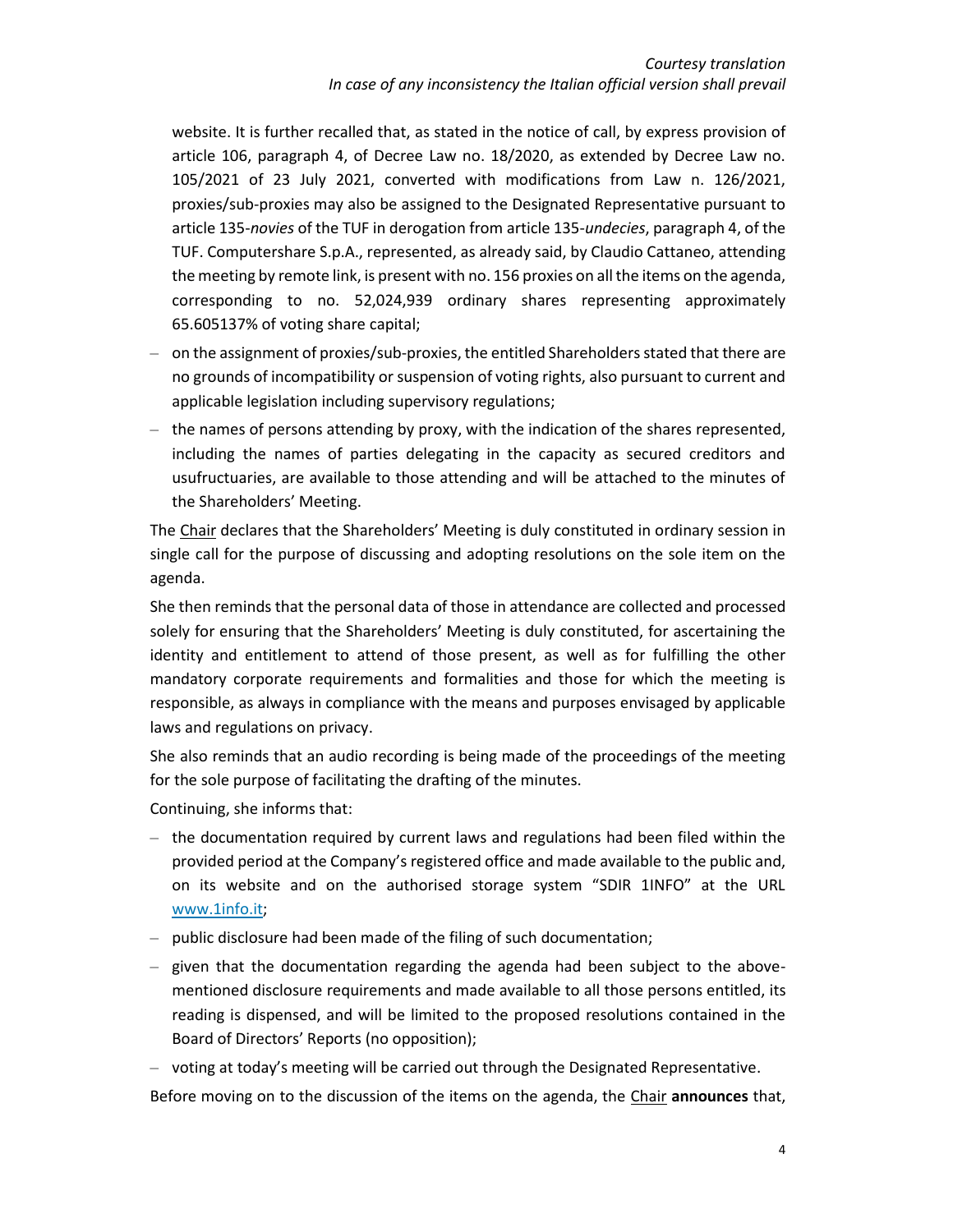pursuant to article 127-*ter* of the TUF, questions on the items on the agenda of the Shareholders' Meeting were submitted in writing (within the deadline set by the Notice of Call, i.e. on 13 April 2021) by the Shareholder Tommaso Marino, that has duly produced a certification attesting the possession of no. 1 ordinary share, to which has been provided written reply by publication on 12 December 2021 on the website of the Company www.illimity.com section "*Governance/ Shareholders and BOD Meetings*"; the questions submitted by the Shareholders and the answers provided to them will be included in a document that will be attached to the minutes of the Shareholders' Meeting.

In this regard, the Chair specifies that in providing the answer, as usual, the following guidelines have been followed:

- $-$  the information provided relates to matters relating the items on the agenda of this Shareholders' Meeting;
- $-$  questions regarding the Bank's business other than the banking one were not examined;
- $-$  a uniform answer has been given to questions with the same content or relating to the same subjects;
- ‒ having regard also to the information made available to the public (and available on the Bank's website www.illimity.com) questions relating to requests for forecast data, quantitative targets concerning the management performance, as well as period accounting data, have not been answered, given the provisions of the relevant and applicable legislation;
- $-$  by giving the answers, where necessary, reference was made to the items in the respective Financial Reports and/or to the information contained in the Report on Corporate Governance and Ownership Structure and/or in the first Sustainability Report prepared by the illimity Group (i.e. first consolidated voluntary declaration of a nonfinancial nature pursuant to D.Lgs. no. 254/2016 (DNF)) and/or again in the Remuneration Report, as far as it is concerned, without mentioning the content in the text of the answer;
- ‒ for the subjects covered by press releases, reference has been made to what has already been communicated to the market;
- $-$  information covered by confidentiality agreements and/or protected by privacy law, as well as relating to corporate affairs covered by confidentiality, has not been answered.

**\* \* \* \* \***

The Chair then moves on to the discussion of the **first item on the agenda** of the Shareholders' Meeting regarding integration of the Board of Directors trough the appointment of an additional Director.

Given that the documentation regarding the item on agenda - containing the relevant laws, regulations and statutory rules, as well as the related proposals to the Shareholders' Meeting - had been subject to the above-mentioned disclosure requirements and made available to all those persons entitled, its reading is dispensed (no opposition).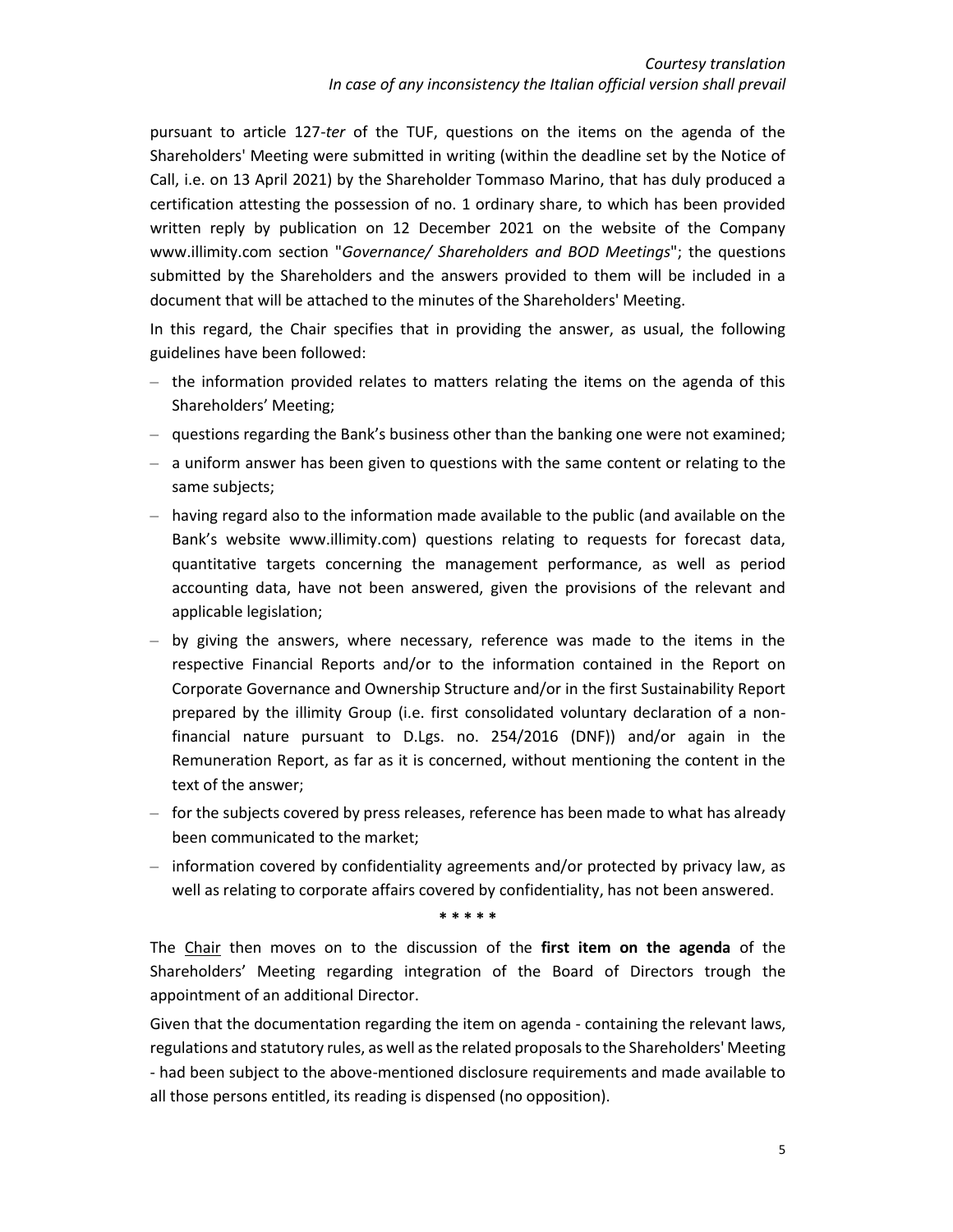It is regard, she recalls that the Shareholders are called to resolve upon the appointment of an additional member of the Board of Directors following the resignation, with immediate effect after the Board of Directors' meeting of 10 November 2021, of the director Martin Ngombwa; Mr. Ngombwa's resignation was announced to the market on 11 November 2021.

He also recalls that the Shareholders' Meeting of 22 April 2021 resolved that the Board of Directors should be composed of 9 (nine) members.

As anticipated and announced in the above-mentioned press release of the Bank - as well as in the Report of the Directors to the Shareholders' Meeting published under the terms of the law -, as well as confirmed with the documentation made available to the public on 26 November 2021, in response to these resignations, AMC Metis S.à r.l. (a company wholly controlled by Atlas Merchant Capital LP), in its capacity as Shareholder of the Bank, formalized the proposal to the Shareholders' Meeting for the appointment, as new member of the Board of Directors of illimity, of Francesca Lanza, whose *curriculum vitae*, together with the letter of the Shareholder AMC Metis S.à r.l. and other documents required by law (in particular, the replacement declaration signed by the candidate stating that the legal and regulatory requirements have been met and that there are no grounds for ineligibility, incompatibility or impediment), was made available to the public.

The Chair also recalls that, since the resolution regards the appointment of only one Director, the voting list mechanism provided for by article 14 of the current bylaws does not apply and such Director will be elected by voting with the majorities of law.

It is additionally noted that considering the above, as well as in view of the Shareholders' Meeting planned for December (to discuss the other items on the agenda), the Board of Directors adopted a resolution at its meeting of 10 November 2021 stating that given the impracticability of the timescale required to co-opt one of the unelected candidates on the list submitted to the Shareholders' Meeting of 22 April 2021, and also in light of the planned timing of the December Shareholders' Meeting and the formalities required to be carried out under the above-mentioned act of the Bank of Italy of 4 May 2021 (in particular regarding the need for prior verification to ensure that the persons proposed for appointment by the Board of Directors meet the specified fit & proper requirements, for example in the case of co-optation), it would not identify a new director (under the relative co-optation procedure) or present a proposal to the Shareholders' Meeting but rather submit the matter directly to the attention of the Shareholders.

In conclusion, the Chair recalls that in line with the Bank of Italy's supervisory provisions on corporate governance and the provisions of the Corporate Governance Code, the Bank's Board of Directors, assisted by the Nominating Committee, has approved its optimum quantitative and qualitative profile in the document "Orientation of the Board of Directors of illimity Bank S.p.A. on the optimum qualitative and quantitative composition of the Board" (the "**Board's Orientation**"). The appointment of the new member of the Board of Directors must accordingly be consistent with the above-mentioned quantitative and qualitative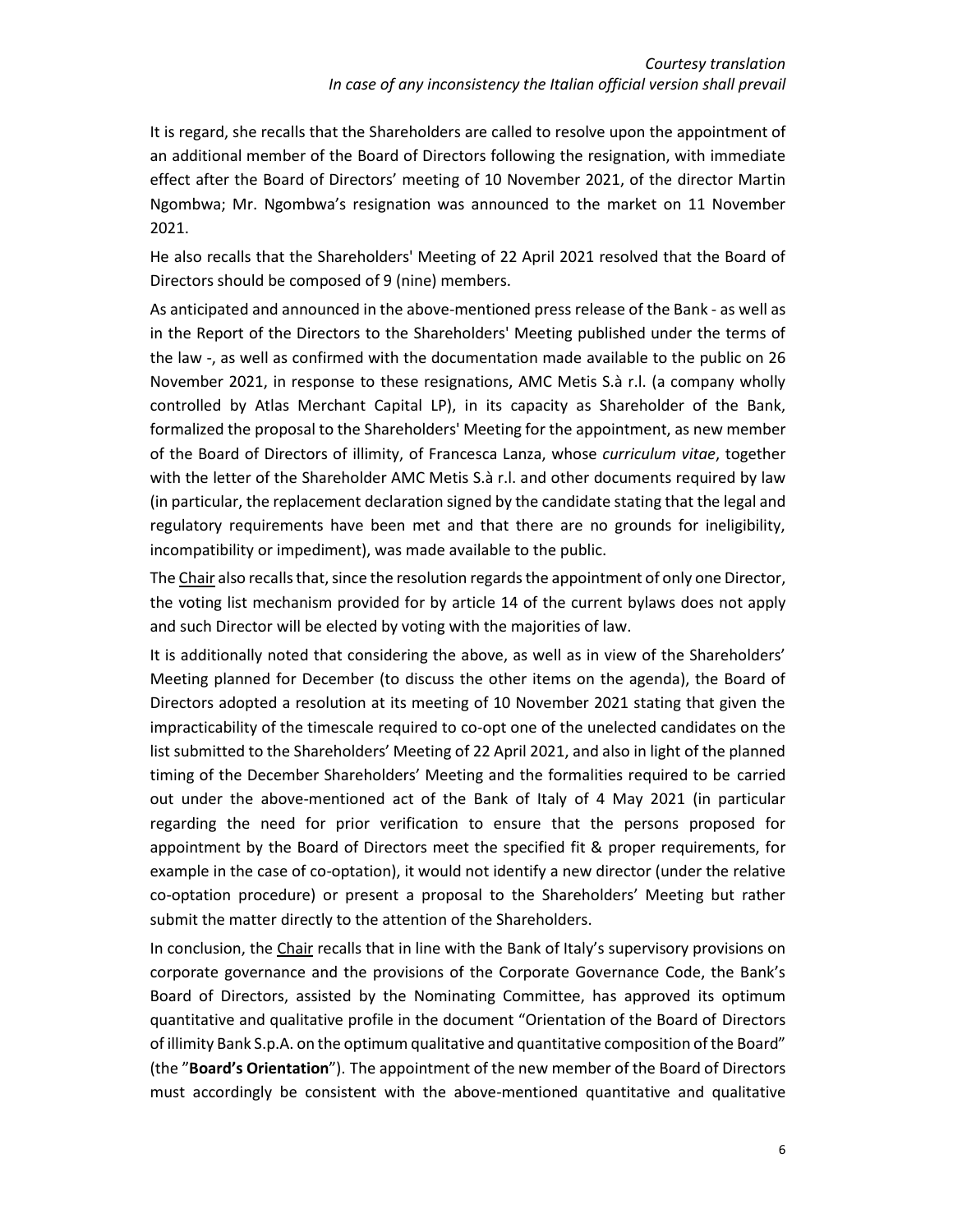profile and be such as to ensure compliance of the composition of the body as a whole.

The Chair informs that, in the manner provided for in the Notice of Call, no alternative proposals have been submitted by other interested and entitled Shareholders for the appointment of the new Director, therefore the proposal of the Shareholder AMC Metis S.à r.l., which proposes to integrate the composition of the Board of Directors with the appointment, as a new member, of Francesca Lanza, born in Milan (Italy), on 13 June 1976, will be put to the vote.

The Chair, recalling that, considering the way the Shareholders' Meeting is held, with intervention exclusively through the Designated Representative, there will be no discussion of the items on the agenda and, therefore, puts to the vote the proposed resolution of the Shareholder AMC Metis S.à r.l. (at 9:13 a.m.).

- no. 1,127,491 shares abstaining;
- no. 597,318 shares against;
- no. 50,300,130 shares in favour;
- no. 0 (zero) shares not voting.

The Chair announces the proposal approved by majority vote.

As a result of the vote, she therefore announces that:

*1. the number of members of the Board of Directors, as determined by the Ordinary Shareholders' Meeting of the Company on 22 April 2021, is confirmed as 9 (nine);*

*2. in order to integrate the Board of Directors, Francesca Lanza, born in Milan on 13 June 1976, is appointed as Director of illimity Bank S.p.A., domiciled for the purpose thereof at the registered office of the Company in Milan, Via Soperga 9, Italian citizen, whose term of office will expire together with those of the entire Board of Directors and, therefore, until the date of the Shareholders' Meeting held to approve the financial statements for the year 2023;*

*3. to the newly appointed Director shall be granted the remuneration set by the Shareholders' Meeting of 22 April 2021 for the members of the Board of Directors; in particular:*

- ₋ *Euro 40,000.00 gross per year, in relation to the actual term of office, in addition to the compensation for any participation in the Board's internal Committees and the reimbursement of any expenses incurred for the exercise of the office, according to the policies of the Bank pro tempore in force;*
- ₋ *insurance cover relating to the risks related to third-party liabilities arising from the legal and contractual duties regarding the role and function of a Director and related to the legal protection, with costs and expenses borne by the Company;*

*4. the newly appointed Director is authorized, within the limits of the law, to exercise any competing activities, pursuant to article 2390 of the Italian Civil Code.*

The list of the names of those with voting rights who had respectively cast their votes in favour or against the proposal or who had abstained, with the relevant share quantities, and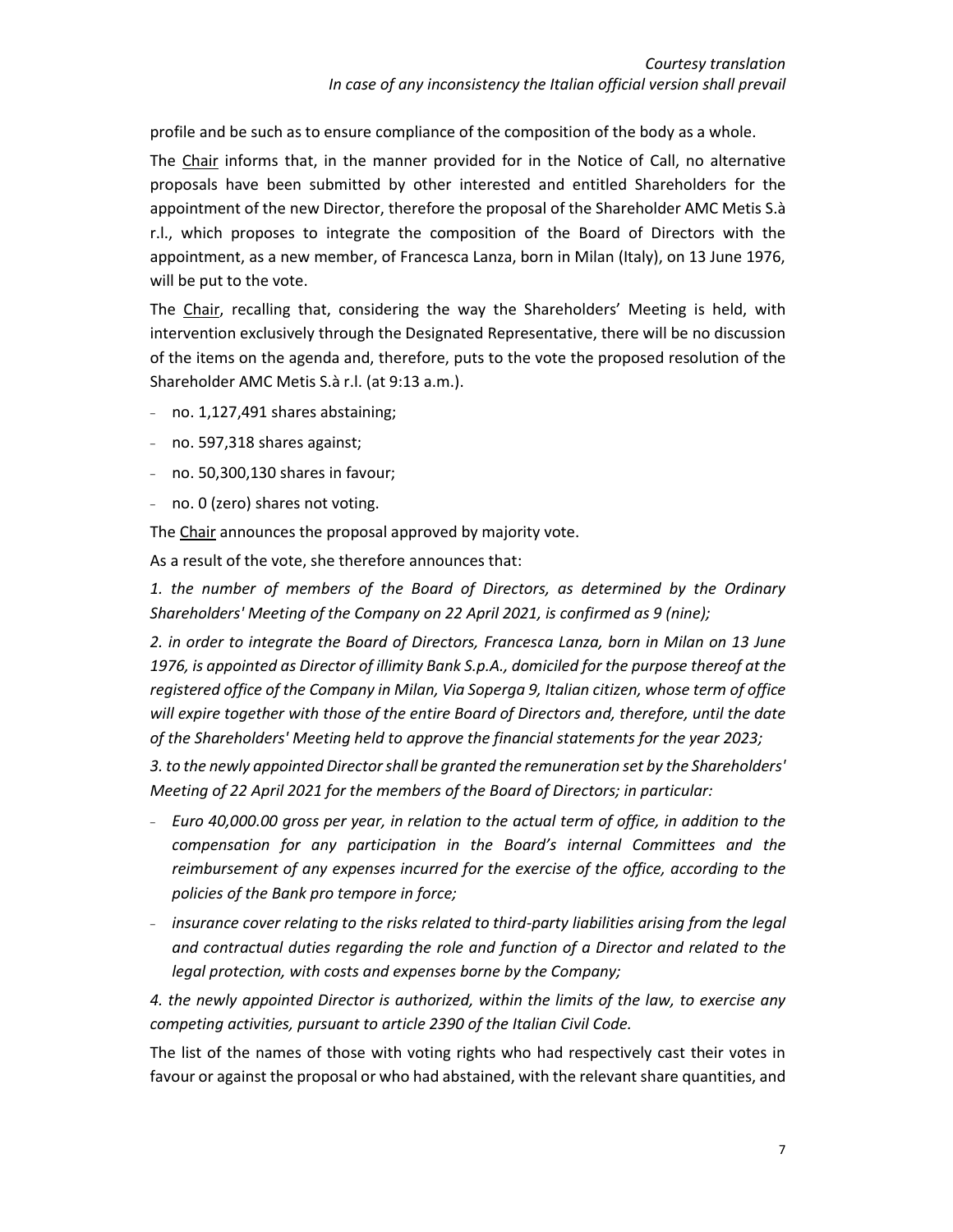all the other information required by the Consob Issuers' Regulation shall be attached to the attendance sheet of the meeting.

\*\*\*

The Chair then moves on to the discussion of the **second item on the agenda** of the Shareholders' Meeting regarding proposal to approve the revised version of Section I of the "*Report on the 2021 Remuneration Policy and Compensation Paid in 2020*".

Given that the documentation regarding the item on agenda - containing the relevant laws, regulations and statutory rules, as well as the related proposals to the Shareholders' Meeting - had been subject to the above-mentioned disclosure requirements and made available to all those persons entitled, its reading is dispensed (no opposition).

She recalls that this Report, approved by the Shareholders' Meeting held on 22 April 2021, has been prepared in accordance with article 123-ter of Legislative Decree no. 58/1998, updated with the amendments introduced by D.Lgs. no. 49 of 10 May 2019 (articles 114-*bis* e 123-*ter*), with article 84-*quater* of CONSOB Regulation no. 11971/1999 (the "**Issuers' Regulation**"), as well as in accordance with the Supervisory Provisions for Banks pursuant to Circular no. 285 of the Bank of Italy of 17 December 2013, as amended from time to time, on remuneration matters.

She notices that the update concerns Section I of the "Remuneration Policy", while Section II of the "Report on Compensations Paid in 2020" remains unchanged.

She also recalls that the Board of Directors, with the support of the Remuneration Committee, has carried out numbers of reflections and in-depth analyses on the current incentive strategy and - also taking into account the principles of regulatory regulation, where it places medium-to-long-term orientation and alignment with the Strategic Business Plan among the fundamental objectives of regulation - has resolved to submit to this Shareholders' Meeting the proposal for the adoption of a new long-term incentive plan for the period 2021-2025 (as to per item no. 3 of the agenda of the ordinary session of the Shareholders' Meeting), together with the objectives defined in the new Strategic Plan and aimed at strengthening the alignment of interests between Top Management and all Shareholders of the Bank and the Group, encouraging them to achieve the Bank's long-term objectives and encouraging them, also, the retention.

The Remuneration Policy, therefore, incorporates this proposed amendment. She also points out that the proposed update of the Remuneration Policy 2021 includes further amendments concerning:

- the introduction among variable remuneration instruments of the productivity bonus on the basis of 2021 business performance, as an instrument of wider sharing of the value created with all illimiters and the possibility, with reference to the Bank personnel other than the Top Management, to reward the achievement of extra-performance (so called bonus spot);
- the update of the composition and liabilities of the Remuneration Committee in line with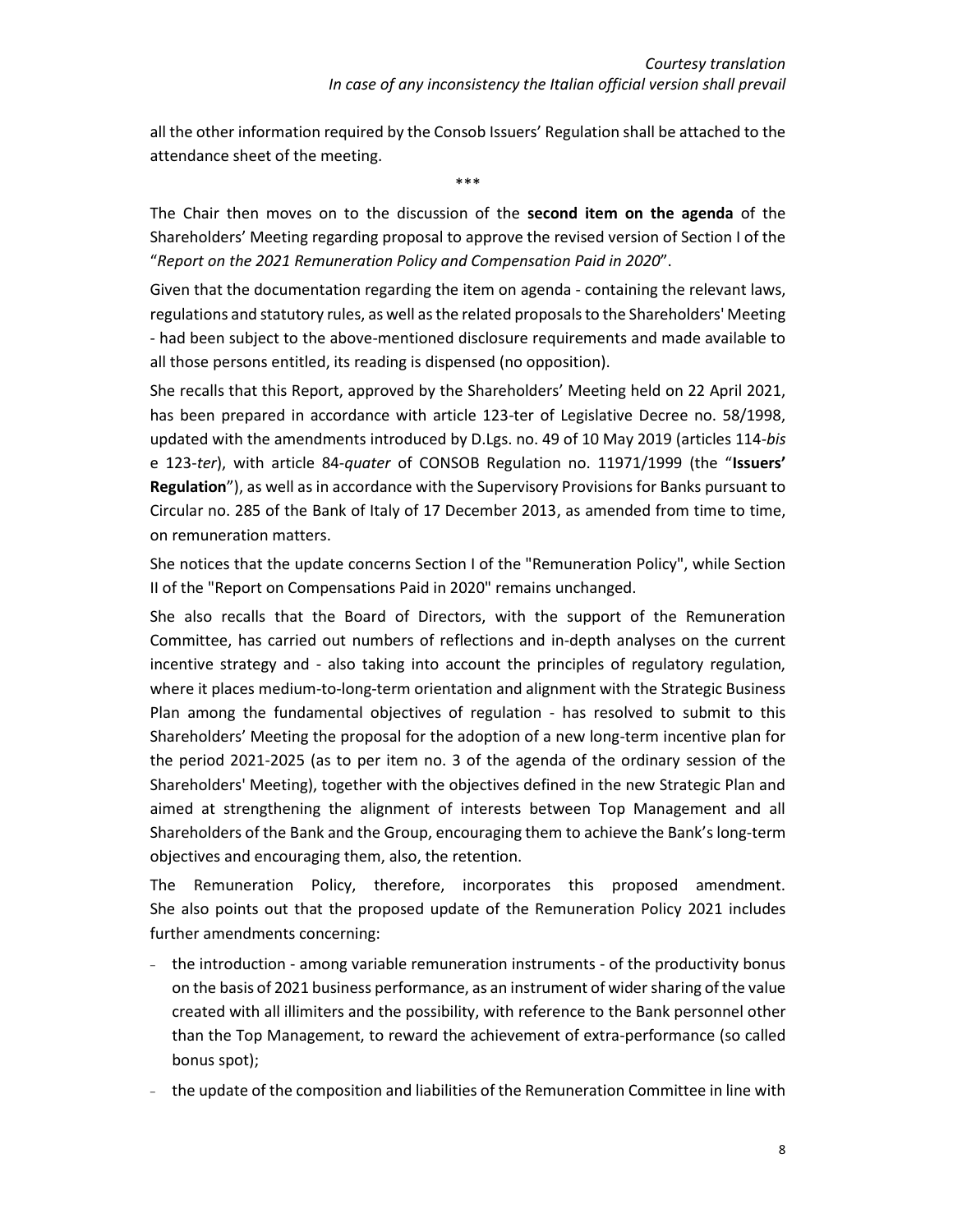the provisions of the applicable framework;

- with reference to the discipline in case of termination of employment or collaboration relationship, the provision of specific "*bad leaver*" and "*good leaver*" clauses, already provided within the Regulations of short and long-term incentive systems, in order to ensure greater disclosure and transparency;
- the alignment of the document with some new regulations, with particular reference to the EBA guidelines named "*Guidelines on sound remuneration policies under Directive 2013/36/EU*" and the identification of "relevant subjects" provided by the discipline in the field of Banking Transparency;
- the update of the "Guidelines for the identification of the Material Risk Taker of the Banking Group", in accordance with the new regulatory framework, establishing the qualitative and quantitative criteria to identify which categories of staff have a material impact on the risk profile of the institution as a result of the related professional activities.

Without prejudice to the above, the Chair underlines the substantial continuity of the Remuneration Policy 2021 with the resolution of the Shareholders' Meeting of 22 April 2021. Therefore, the Chair refers to the displayed Report on the Remuneration Policy for all information on the matter.

On the invitation of the Chair, the Secretary reads out the proposed resolution contained in the Remuneration Report 2021.

"*The Ordinary Shareholders' Meeting of illimity Bank S.p.A.* 

- *having examined the "Report on the 2021 Remuneration Policy and Compensation Paid in 2020" (the "Report") prepared by the Board of Directors pursuant to article 123-ter of Legislative Decree no. 58 of 24 February 1998 (the "TUF"), article 84-quater of Consob Regulation no. 11971/1999 (the "Issuers' Regulation") and the provisions of Circular no. 285/2013 of the Bank of Italy on remuneration matters;*
- *having examined and discussed, in particular, the revised version of Section I of the aforementioned Report, prepared pursuant to article 123-ter, paragraph 3 of the TUF and article 84-quarter of the Issuers' Regulation and relating to: (i) the company's 2021 policy on the remuneration of all its personnel (including the members of management bodies and, without prejudice to the provisions of article 2402 of the Italian Civil Code, the members of the control bodies) and (ii) the procedures used to adopt and implement such policy;*
- *given that, pursuant to article 123-ter, paragraph 3, of the TUF, the Shareholders' Meeting is called to express a binding vote on Section I of the aforementioned Report;*
- *given that, pursuant to the provisions of the Bank of Italy's Circular no. 285/2013 and article 9, paragraph 2 of the corporate Bylaws, the Shareholders' Meeting is called to approve the remuneration and incentive policies in favour of the members of the bodies with a strategic supervision, management and control function and the remaining personnel, as stated in Section I of the aforementioned Report;*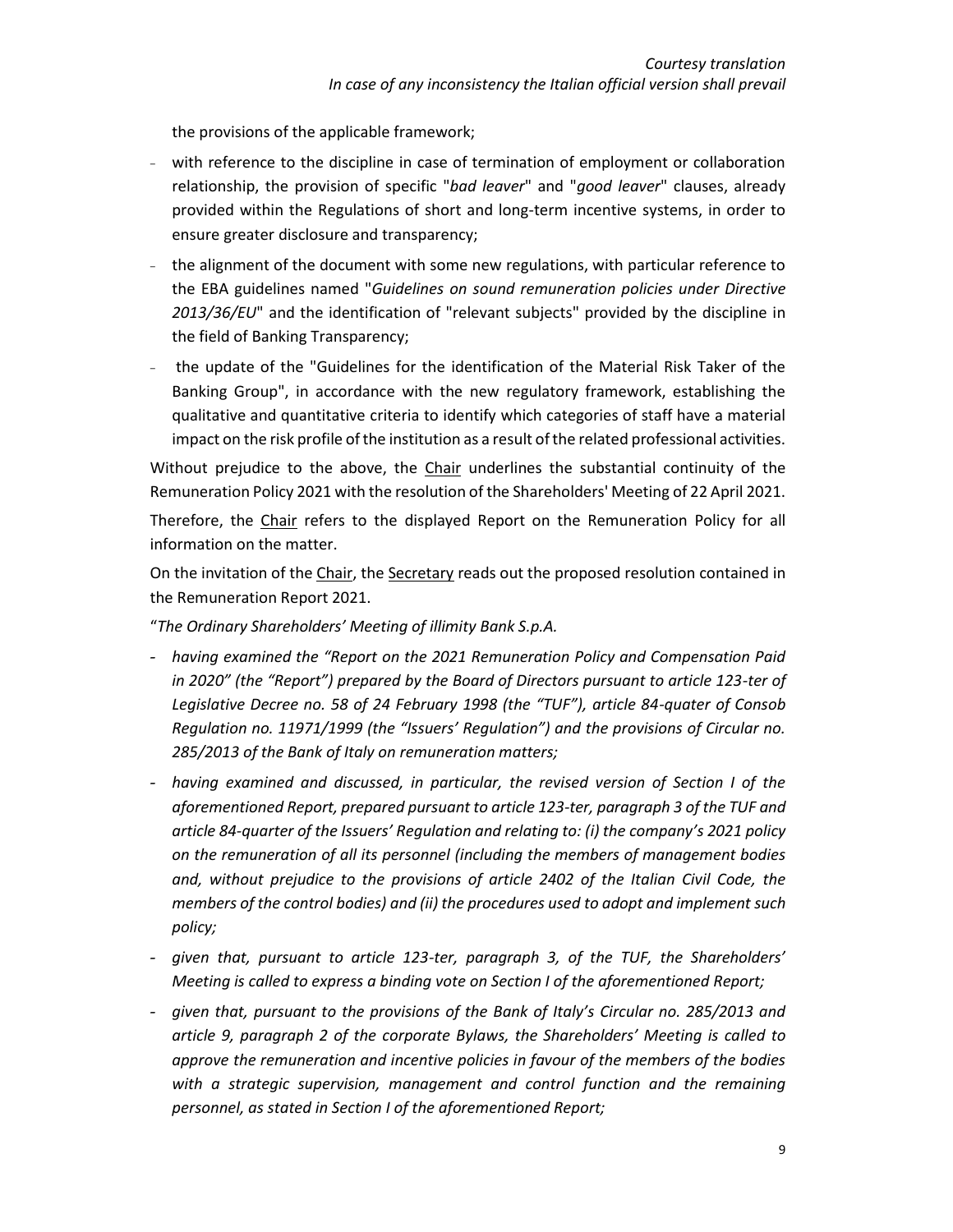#### *RESOLVES*

- *1. to approve the revised version of Section I of the Report, which describes the Remuneration and Incentive Policy of illimity Bank S.p.A. for 2021 in favour of the members of the bodies with a strategic supervision, management and control function and the remaining personnel, including Material Risk Takers, of illimity Bank S.p.A. and its direct and indirect subsidiaries;*
- 2. *to give mandate to the Board of Directors and, on its behalf, to the Chair and Chief Executive Officer, severally and with the power of sub-delegation, to implement the 2021 policy referred to at the previous point.*".

The Chair, recalling that, considering the way the Shareholders' Meeting is held, with intervention exclusively through the Designated Representative, there will be no discussion of the items on the agenda and, therefore, puts to the vote the proposed resolution which has been read (at 9:21 a.m.).

- no. 0 (zero) shares abstaining;
- no. 708,336 shares against;
- $-$  no. 51,316,603 shares in favour;
- no. 0 (zero) shares not voting.

The Chair announces the proposal approved by majority vote.

The list of the names of those with voting rights who had respectively cast their votes in favour or against the proposal or who had abstained, with the relevant share quantities, and all the other information required by the Consob Issuers' Regulation shall be attached to the attendance sheet of the meeting.

\*\*\*

The Chair then moves on to the discussion of the **third item on the agenda** of the Shareholders' Meeting concerning the proposal to approve, pursuant to and in accordance with article 114-bis of the TUF, a compensation plan based on financial instruments for the Group's key members of staff.

Given that the documentation regarding the item on agenda - containing the relevant laws, regulations and statutory rules, as well as the related proposals to the Shareholders' Meeting - had been subject to the above-mentioned disclosure requirements and made available to all those persons entitled, its reading is dispensed (no opposition).

She specifies that at its meeting of 21 June 2021 the Board of Directors approved illimity's new Strategic Plan for the period 2021-2025, presented to the market on 22 June 2021, which called for an adequate review of the incentive strategy for illimity management team, adapting the current long-term schemes to the same timeframe and, at the same time, recognizing the contribution made by the management, since 2018, to the creation of sustainable value in the medium-long term.

In light of these considerations, at the same date, the Board of Directors approved the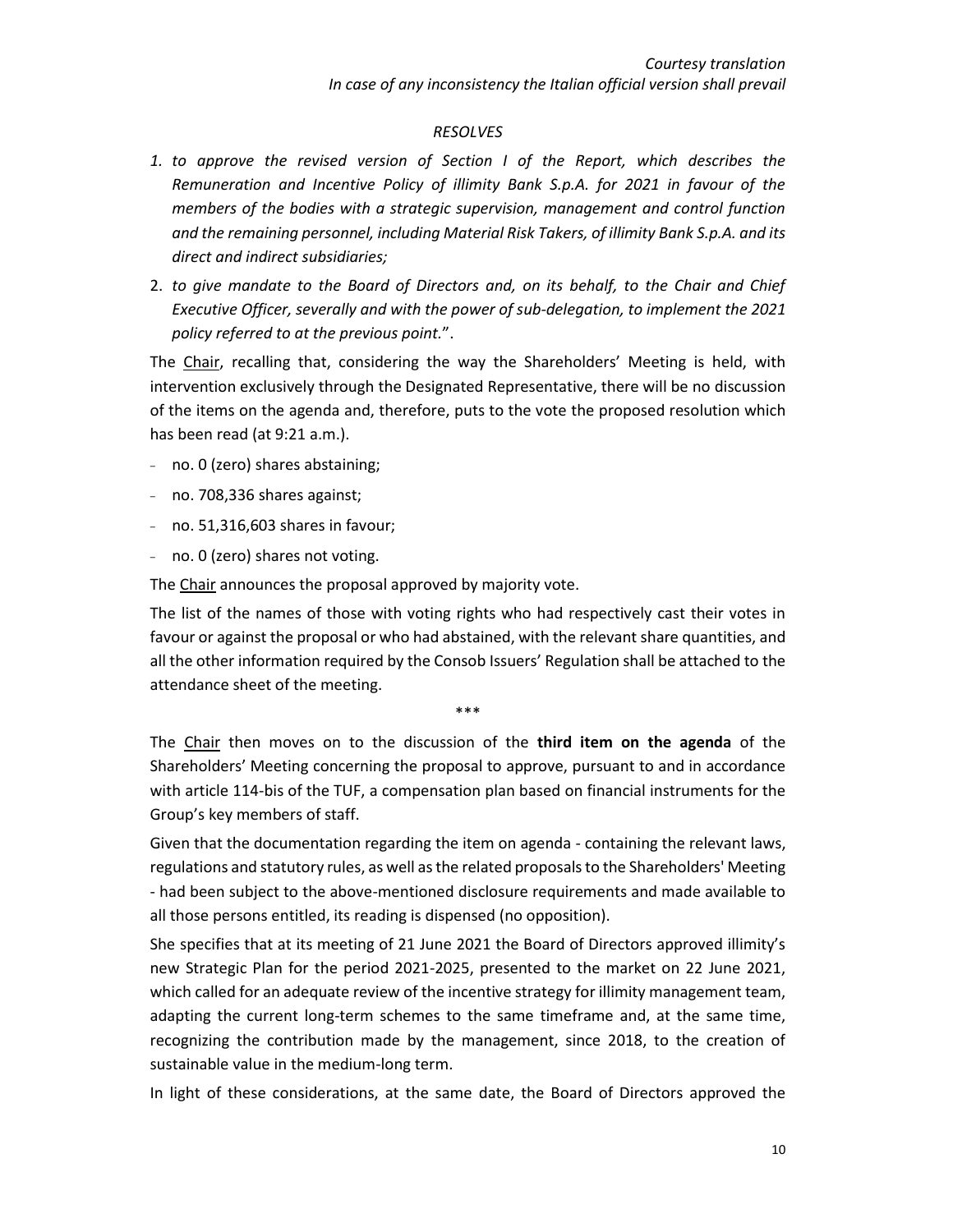proposal for the adoption of a new Long-Term Incentive Plan (the "**LTI Plan**") for the period 2021-2025, linked to the objectives set in the new Strategic Plan. At its subsequent meeting on 9 September 2021, the Board of Directors established the Regulation of the new LTI Plan and the relative Information Document prepared pursuant to article 114-*bis* of the TUF and article 84-*bis* of the Issuers' Regulation, that are submitted for approval to the Shareholders' Meeting. In particular, it is proposed that the LTI Plan should replace:

- the Stock Option Plan" (also "**SOP**"), adopted by a resolution of the Shareholders' Meeting of 18 January 2019, reserved to a selected number of the employees of illimity and its direct and/or indirect subsidiaries; and
- the 2020-2023 Long-Term Incentive Plan reserved to the Chief Executive Officer and the remaining members of Top Management, adopted by the Shareholders' Meeting on 22 April 2020.

On the invitation of the Chair, the Secretary reads out the proposed resolution.

"*The Ordinary Shareholders' Meeting of illimity Bank S.p.A. (the "Bank" or "illimity"),* 

- *having regard to article 114-bis of Legislative Decree no. 58 of 24 February 1998 (the "Consolidated Finance Law") and article 84-bis of Consob Regulation no. 11971 of 14 May 1999 as amended (the "Issuers' Regulation");*
- *acknowledging the Board of Directors' Illustrative Report (the "Report") and the attached Information Document prepared pursuant to the above-mentioned article 114-bis of the Consolidated Finance Law,*

### *RESOLVES*

- *1. to approve, pursuant to and in accordance with article 114-bis of the Consolidated Finance Law and article 84-bis of the Issuers' Regulation, the adoption of a Long-Term Incentive Plan based on financial instruments, for the Chief Executive Officer, the remaining members of Top Management and additional key members of the Group, in compliance with the description provided in the Information Document (the "LTI Plan") and, as a consequence, to withdraw the SOP and the previous 2020-2023 Long-Term Incentive Plan approved in 2020;*
- *2. to confirm the authorization for the use by the Bank of the 98,505 ordinary illimity shares currently in portfolio also to service the LTI Plan; - to grant the Board of Directors – and on its behalf the Chairman and Chief Executive Officer, separately and with the express possibility to sub-delegate – all the necessary and appropriate powers to (i) adopt and fully implement the LTI Plan, making any additions and/or modifications of a nonsubstantial nature considered necessary and/or appropriate, and (ii) take any action, satisfy any requirement, perform any formality and make any communication that may be necessary or appropriate for implementing the LTI Plan.*".

The Chair, recalling that, considering the way the Shareholders' Meeting is held, with intervention exclusively through the Designated Representative, there will be no discussion